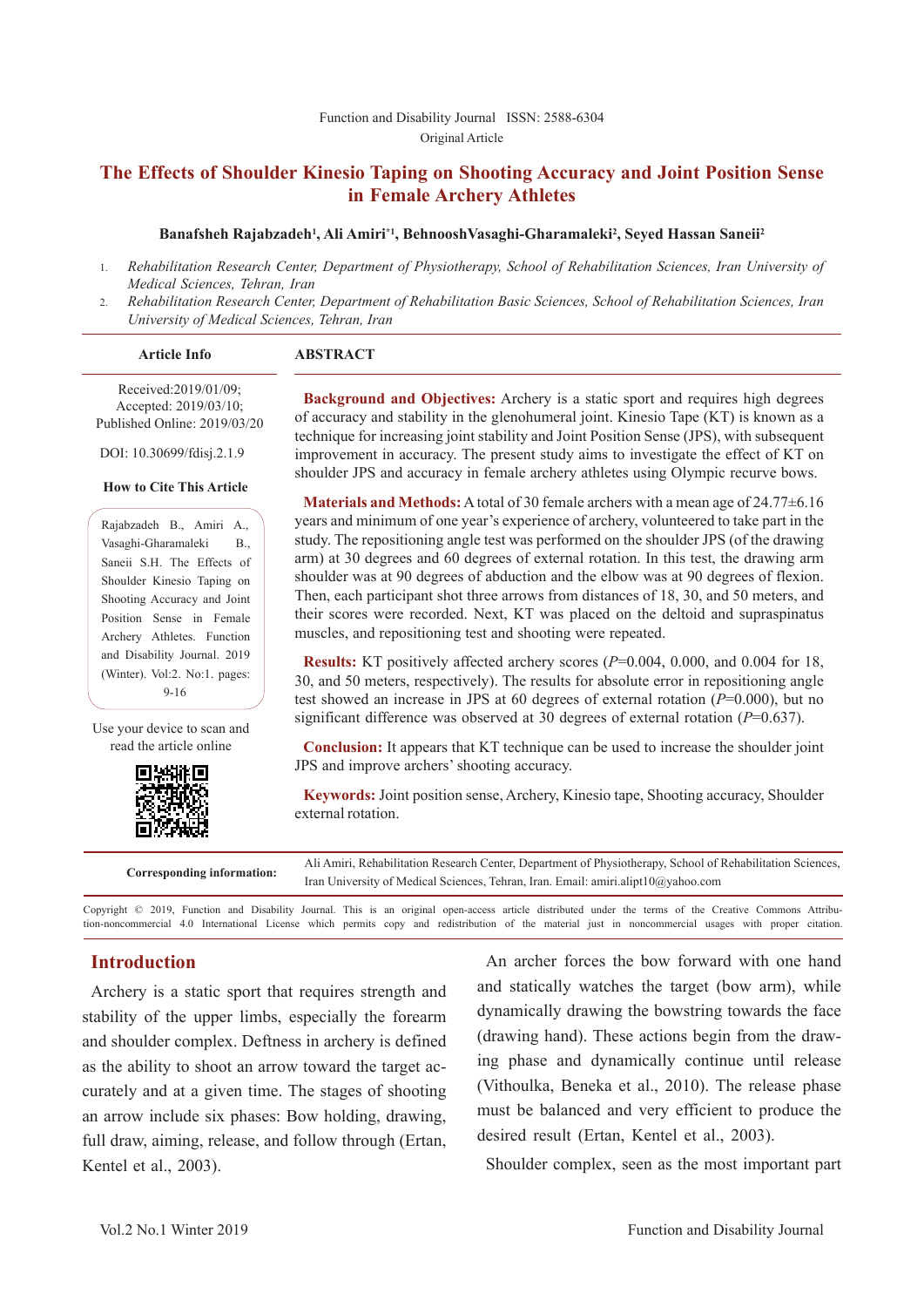in archery, has a complex biomechanics in comparison to other joints, since it is a multi-sectional joint. Hence, to secure its normal biomechanics, it would need even more musculoskeletal coordination. The shoulder is the proximal segment in upper extremity, hence it has a great job in archery. Proximal stability is offered to allow the independent use of the arms and hands in manipulative and purposeful movement (Tudor, 1981). Also, the scapula and glenohumeral joint (shoulder) both function as a linkage and a segment in the kinetic chain (rather than in separation), acting to increase the kinetic energy and force generated, and transfer these forces to the distal segments where the smaller muscles can position the arm and hand to control the movement. This activation sequence allows for proximal stability and distal mobility in the kinetic chain (Kibler WB, 1991).

Proprioception is one of the important parts of this coordination which is the result of neural impulses originated from several mechanoreceptors flowing through the central neural system (Seo, Kim et al. , 2016). Kinesio Tape (KT) is currently used to increase proprioception (Drouin, McAlpine et al. 2013), which leads to an improvement in the Joint Position Sense (JPS), and also as a therapeutic support by physiotherapist in the process of rehabilitation. KT is believed to increase proprioception by balancing muscle tone, reducing pain and stimulating skin receptors (Słupik, Dwornik et al., 2007). KT is dynamic, and athletes can use it at any time and in any place without disrupting routine exercises and activities (Wohltman , 2015).

Kinesio taping is a method that consists of applying an elastic adhesive tape over a target muscle, providing continual skin traction (Kase K, Wallis J et al., 2003). Kinesio taping has been widely and increasingly used in clinical and sports practice, although its effects are still not clear (Williams S, Whatman C, et al. 2012; Morris D, Jones D et al., 2013). Mulazimoglu et al. (Mülazımoğlu, Afyon et al., 2018) have shown that using KT on the bow arm deltoid muscle can improve an archers' shooting accuracy.

External rotator muscles have a significant impor-

tance in each movement and in the process of stabilization of the shoulder joint in each plane. The incoordination of these muscles would lead to jerky movements and many injuries such as bursitis, tendinitis, impingement, etc. On the other hand, the movements needed in archery constitute of abduction, extension and external rotation. Supraspinatus is the muscle which abducts and externally rotates the shoulder and deltoid is the muscle extend that externally rotates the shoulder (Neumann DA, 2010).

Since one of athletes' main goals is to obtain higher scores, and that any measures in this respect is worthwhile, the present study aimed to investigate the effect of KT on the drawing arm deltoid and supraspinatus muscles to improve shooting accuracy.

## **Materials and Methods**

This is an interventional and quasi-experimental study. The committee of ethics of Iran University of Medical Sciences has approved the research and its phases (ethical code: IR.IUMS.FMD.REC 1396.9411452003). The participants were archer athletes of Tehran archery clubs. Participation of all individuals, after providing complete information about the goal and method of the study, was completely voluntary. Written consent was obtained from all participants. Information related to participants are kept confidential and the experiments pose no threat to the participants. Criteria to participate in the study included no pain or soreness in tested shoulder, at least, 6 hours training per week and at least 1-year experience in archery (age 18-40), no history of injury (in other joints of the upper limb during last 6 months), surgery (in shoulder blade or upper limb joints), FHP or rounded-shoulder posture. The participants with inability in performing the study tests, disabling pain occurrence during the test, muscle weakness (assessed with MMT) or limited ROM in upper limb joints, were excluded from the study.

### **Shooting Method**

The athletes shot three arrows from distances of 18, 30, and 50 meters. Scoring was carried out according to the regulations of the Archery Federation.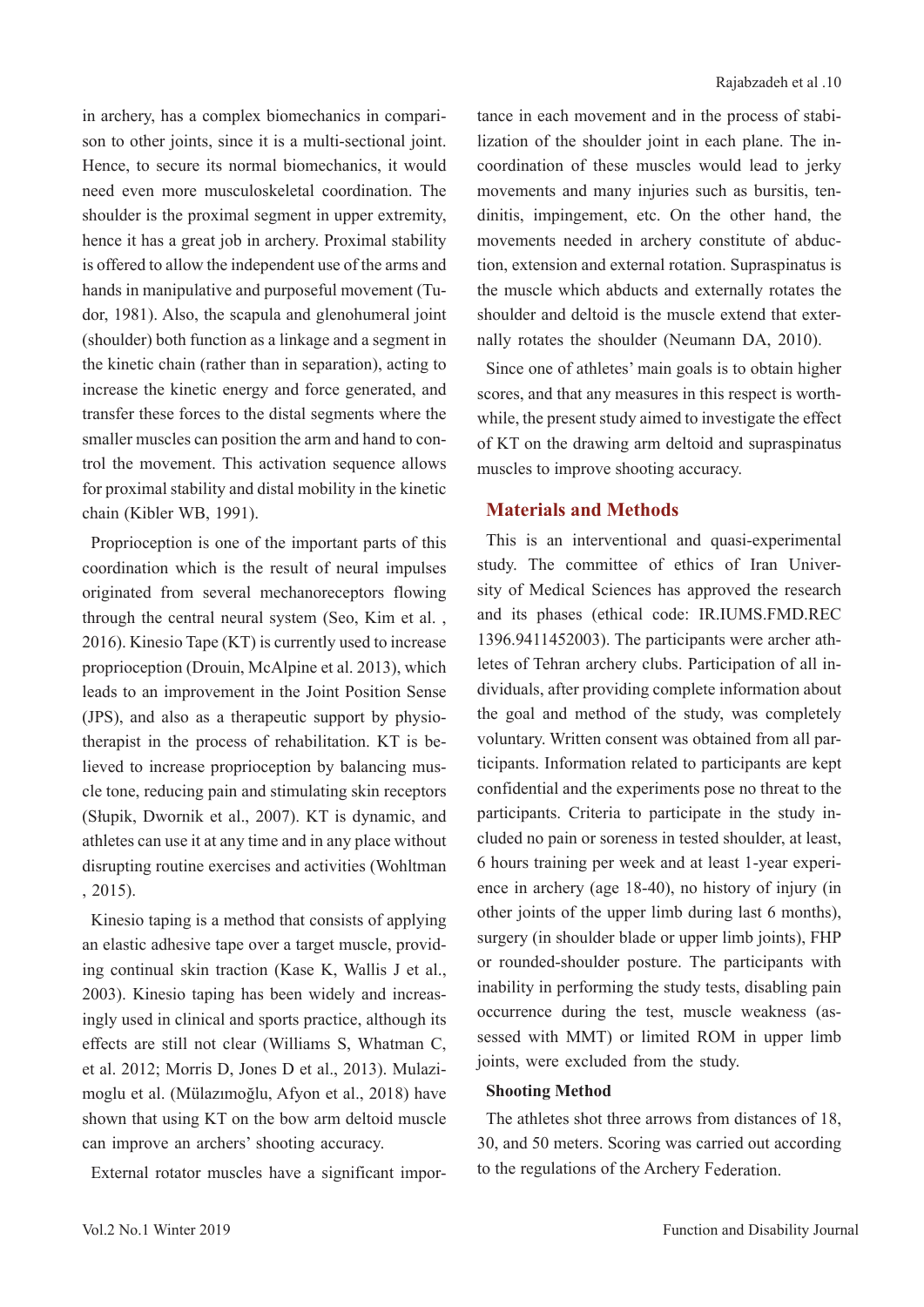#### 11. Shoulder Kinesio Taping and Accuracy in Archery Athletes

#### **Movement Reconstruction**

Although athletes are in a static standing position, their shoulder joint moves a lot, and the amount of this movement is different for different people. The range of shoulder joint movement in recurve archery and during maximum bow stretch is between 30 degrees and 60 degrees of external rotation. Hence, the 30-degree and 60-degree angles were reconstructed in the present study. To this end, the subjects were asked to lie down on the study bed in supine position, and a wristband was fastened on the subject's anterior distal part of the forearm, and an inclinometer was fixed

on the wristband, with the arm held at 90 degrees of abduction and 0 degrees of internal and external rotation (right arm for right-handed and left arm for lefthanded people) and elbow at 90 degrees of flexion (figure 1). While the athletes' eyes were shut, their arm was held at 30 degrees external rotation for 5 seconds, and then returned to its initial position. After 15 seconds of rest, the athletes were asked to reconstruct the move three times. Next, the reconstruction of the move was repeated at 60 degrees. Mean score of the three repeats was used in statistical analysis.



*Figure 1. starting position of the test*

#### **Kinesio-taping Method**

Two strips of KT (Sports Tex(R), ISO 9001) with 10-15% tension were used to stabilize supraspinatus and deltoid muscles, and a third strip was fastened onto the first two to support them. The tension and methods of Kinesio Taping were similar to Kenso Kase technique (Kase, K et al., 2013). The two ends of the strips exerted no tension on the skin. The upper part of the body was undressed before fastening KT. The first KT was cut into an I-shape and attached onto the supraspinatus muscle. The anchor KT was placed 5 cm below the humerus greater tuberosity (without tension). To stretch supraspinatus, the subject's arm was first adducted behind the trunk, and then the neck was moved to the opposite side with a lateral flexion. KT was attached with a little tension on the skin along the supraspinatus. The upper end of KT was placed above the scapular spine at the upper corner and inside the scapula.

The second KT (for deltoid) was cut into a Y-shape and its starting end was placed on the skin 5 cm below deltoid tuberosity (without tension). The Y-shaped KT consists of anterior and posterior parts. To stretch the anterior deltoid, the subject's arm was adducted 45 degrees with some external rotation, and the anterior part of KT was placed on the skin to cover the anterior edge of the deltoid. To stretch the posterior deltoid, the shoulder joint was adducted and flexed, and the posterior part of KT was placed on the skin to cover the posterior margin of the deltoid.

The third KT was cut into an I-shape. To support the first two KTs, one end of the third KT was placed on coracoid process, and shoulder joint received a slight internal rotation. When KT reached the humerus midpoint, the arm was flexed, and the posterior part of KT was attached below scapular spine, such that KT passed over the first two KTs and stabilized them.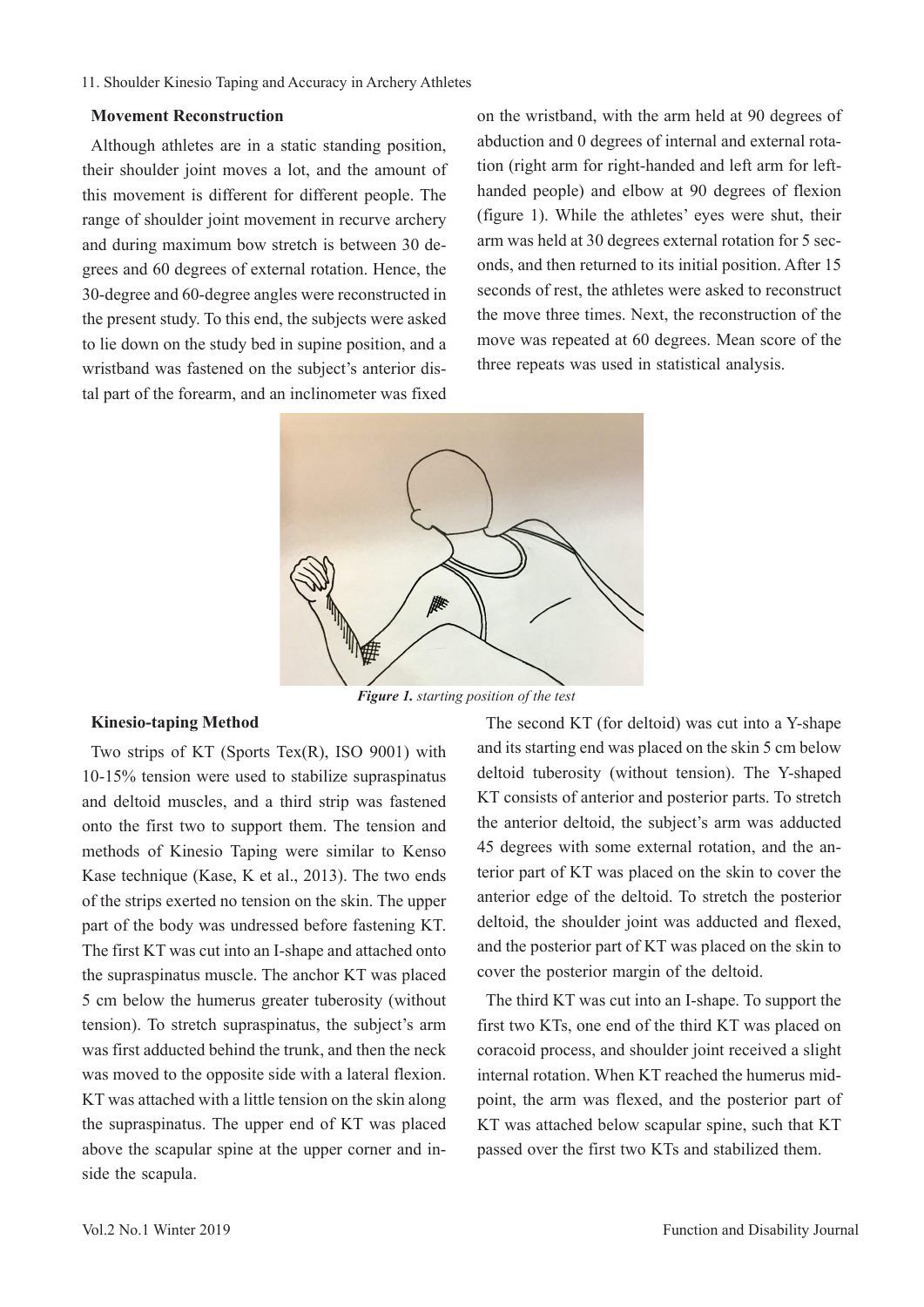



*Figure 2. the first KT*

Thirty minutes after applying shoulder KT, the subjects performed repositioning tests at 30-degree and 60-degree external rotation, and then shooting tests at distances of 18, 30, and 50 meters.

To prevent confounding effect of fatigue, a 30-minute rest was allowed between the first shooting test and the next tests (repositioning and accuracy tests after using KT). Moreover, all athletes shot arrows using the same bow and the same technique.

#### **Data Analysis**

The statistical tests were carried out in SPSS-21. Normal distribution of data was assessed using K-S test. Given the Federation's ordinal scoring method,



*Figure 3. the second KT Figure 4. the third KT*

the sum of scores obtained was used in statistical analysis. Wilcoxon test was used to compare the results before and after applying KT, and Kruskal-Wallis test to compare the results at different distances. The value of absolute error was used for joint reconstruction error. Absolute error was calculated from the post-pre difference. Since the reconstruction error scores had normal distribution, paired t-test was used to compare the before and after results.

## **Results**

Demographic details of the 30 female archers are shown in Table 1.

| <b>Statistic index</b><br><b>Demographic features</b> | Min  | Max  | <b>Mean</b> | <b>SD</b>  | <b>P</b> value in K-S<br>test |
|-------------------------------------------------------|------|------|-------------|------------|-------------------------------|
| Age (year)                                            | 18   | 39   | 24.77       | ±6.16      | 0.635                         |
| Height (m)                                            | 1.50 | 1.76 | 1.60        | $\pm 7.34$ | 0.810                         |
| Weight (kg)                                           | 45   | 80   | 60.87       | $\pm 8.36$ | 0.587                         |
| Shoulder external rotation ROM (degree)               | 78   | 95   | 87.97       | $\pm 3.97$ | 0.200                         |
| Shoulder internal rotation ROM (degree)               | 75   | 98   | 78.60       | $\pm 4.79$ | 0.955                         |

*Table 1. Demographic features of participants (mean ± SD) (N=30)*

Table 2 presents reconstruction errors at 30-degree and 60-degree angles before and after KT.

| <b>Variable</b>                | <b>Statistic index</b> | <b>Mean</b> | <b>SD</b>  | Min      | Max  | <b>P</b> value in K-S<br>test |
|--------------------------------|------------------------|-------------|------------|----------|------|-------------------------------|
| Absolute error in $30^{\circ}$ | Before                 | 0.60        | $\pm 4.55$ | $-5.60$  | 7.47 | 0.303                         |
|                                | After                  | 0.23        | $\pm 2.10$ | $-4.17$  | 6.50 | 0.871                         |
|                                | Before                 | $-5.91$     | $\pm 6.52$ | $-18.10$ | 5.63 | 0.917                         |
| Absolute error in $60^{\circ}$ | After                  | $-0.99$     | $\pm$ 3.70 | $-9.77$  | 4.03 | 0.400                         |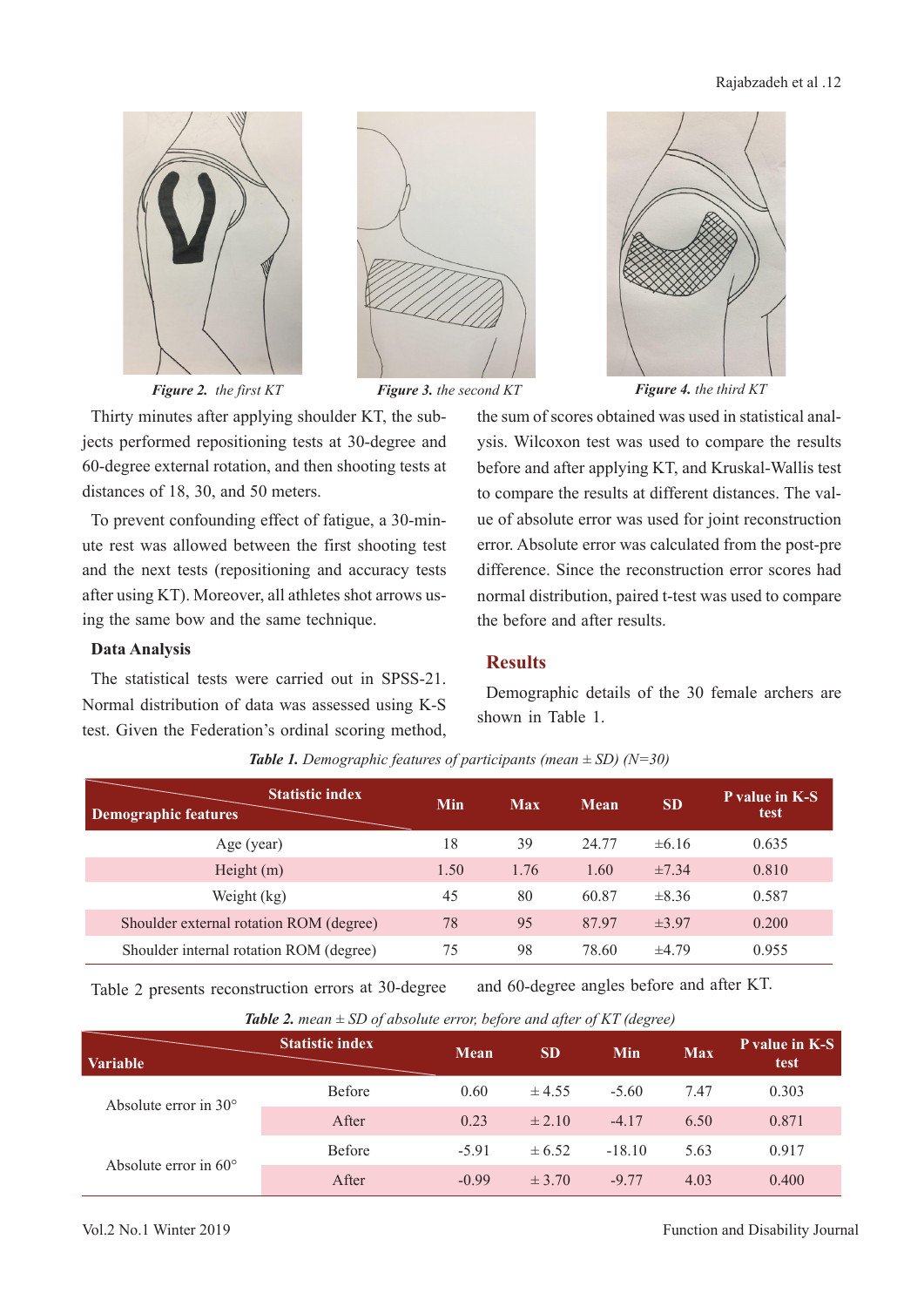13. Shoulder Kinesio Taping and Accuracy in Archery Athletes

Table 3 includes the paired t-test results of comparing absolute reconstruction errors at 30-degree and

60-degree showing the significant difference between these angles.

*Table 3. Result of the paired-t test of the effect of KT on absolute error of repositioning 30° and 60° shoulder external rotation*

| <b>Variables</b>                                                  | <b>Mean</b> | <b>SD</b>  | t       | P value |
|-------------------------------------------------------------------|-------------|------------|---------|---------|
| absolute error of repositioning 30° shoulder external<br>rotation | 0.37        | $\pm 4.31$ | 0.48    | 0.637   |
| absolute error of repositioning 60° shoulder external<br>rotation | $-4.92$     | $\pm 6.20$ | $-4.35$ | 0.000   |

Table 4 shows scores of three shootings based on the Archery Federation scoring before and after KT.

*Table 4. Descriptive and analytical information for earned points for three efforts of shooting, before and after of KT, in women archers by federation pointing scale (N=30)*

| <b>Distances</b> | <b>Time</b>   | Federation pointing scale (total points)* |     |            |         |
|------------------|---------------|-------------------------------------------|-----|------------|---------|
|                  |               | <b>Median</b>                             | Min | <b>Max</b> | P value |
| 18 <sub>m</sub>  | <b>Before</b> | 26                                        | 22  | 30         |         |
|                  | After         | 28                                        | 24  | 30         | 0.004   |
| 30 <sub>m</sub>  | Before        | 23                                        | 17  | 28         | 0.000   |
|                  | After         | 27                                        | 23  | 30         |         |
| 50 <sub>m</sub>  | Before        | 23                                        | 17  | 28         | 0.004   |
|                  | After         | 26                                        | 22  | 29         |         |

\*: information analysis by Wilcoxon test

The Wilcoxon test was used to compare shooting scores before and after KT, and showed significant differences at all three distances (18, 30, and 50 meters) (*P*=0.004, 0.000, and 0.004, respectively).

### **Discussion**

According to the results obtained, KT had a significant effect on reducing absolute error in the reconstruction of the 60-degree angle, but made no significant difference at 30-degree angle. After using KT, the athletes shooting scores significantly improved at all three distances (18, 30, and 50 meters).

Using KT can improve the shoulder joint JPS (Lephart and Jari, 2002). JPS is necessary for movement control. This component improves function, especially targeted activity. Improved movement accuracy requires reinforcement of JPS, which itself includes various parts such as sense, muscular balance, and brain integration. In the present study, KT was used to strengthen JPS by improving the sense in deltoid and supraspinatus muscles. Using KT appears to im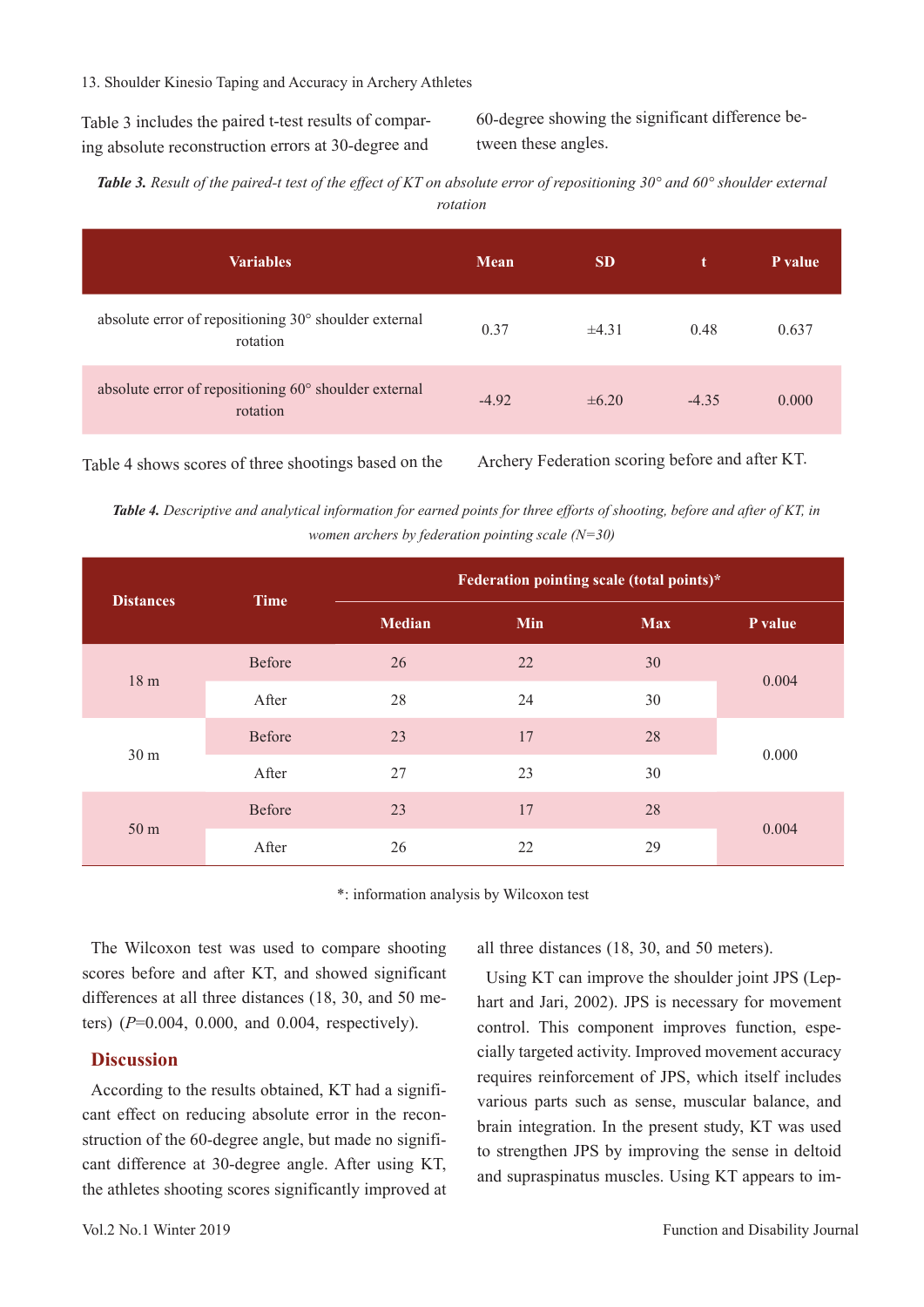prove shoulder JPS at 60 degrees of external rotation, but has little effect at 30 degrees of external rotation. Given the shoulder position in the drawing phase, using KT may have increased JPS at 60 degrees of external rotation, and thus improved the athlete's performance. In the recurve method, the athlete must apply maximum stretch on the bow in this phase and release the arrow immediately to prevent an error in the shooting angle.

Many studies conducted on various muscles have shown that KT can improve the shoulder JPS by increasing sensory afferent derived from muscles. For example, Burfeind et al. studied the use of KT on deltoid, biceps, and triceps, and Line et al. studied KT on transverse trapezius, supraspinatus, deltoid, and pectoralis major muscles. In all these studies, JPS improved after applying KT (Burfeind and Chimera 2015; Lin JJ, Hung CJ et al., 2011). Thus, irrespective of the site of application, KT seems to improve deep sense of the shoulder.

Numerous studies have reported that KT improves reconstruction of the joint at various angles during different movements. For example, JPS improved in reconstruction of flexion and external rotation in Burfeind et al. study (Burfeind and Chimera, 2015), and reconstruction at 90 degrees of abduction in Barzegar et al. study (BARZEGAR, DEHGHAN et al., 2015). Hence, the range or type of movement is not essential in JPS test.

According to Zanca et al. (Zanca, Mattiello et al., 2015) study, joint reconstruction at 50, 70, and 90 degrees of shoulder abduction in healthy people showed that fatigue, as a confounding factor, can disrupt JPS (Zanca, Mattiello & Karduna, 2015). In the present study, this effect was eliminated by allocating appropriate time intervals between measurements. Also, in a study by Aarseth, KT impaired the JPS of the shoulder in 90° shoulder elevation, which is just the opposite result from our study (Aarseth, Suprak, et al., 2015). However, there are some controversies in every field of science.

According to the present study results, the shooting accuracy improved at all distances after using KT. Muller et al. (2015) and Mulazimoglu et al. (2018) also investigated the effect of KT on shooting accuracy. According to Muller et al. study conducted on semi-professional handball players, using KT on pectoralis major and subscapularis muscles improved the throwing speed and reduced accuracy (which comes in disagreement with the present study results) (Mülazımoğlu, Afyon et al., 2018; Müller and Brandes, 2015). The study conducted by Mulazimoglu et al. on archers showed that KT can improve shooting accuracy. They used Y-shaped KT on the bow arm deltoid muscle during a 4-week archery practice. Unlike Mulazimoglu et al. study, in the present study, the positive effects of KT on shooting accuracy were immediate. Thus, prolonged use of KT is not necessary to exert positive effects on accuracy, and improved shooting accuracy does not depend on the use of KT on the bow arm deltoid muscle.

Since athletes are in a standing position while shooting arrows, it is recommended that future studies investigate repositioning in sitting or standing position. The use of movement analysis system can help a more accurate data collection.

# **Conclusion**

Given the present study results, this technique of KT, has an immediate effect on improving the shoulder joint JPS in external rotation repositioning and as a result, it can increase shooting accuracy of archer athletes at all distances.

#### **Acknowledgement**

This study was a part of MSc thesis supported and founded by Iran University of Medical Sciences grant.

The help of Mrs. Zahra Shams, Mr. Emad Khalaj, Mr. Saber Hosseini and Dr. Ali Farhadi and all the staff and athletes of Payam, Maham and Tirana archery clubs in recruiting the participants and data acquisition is appreciated.

## **Conflict of Interest Statement**

The authors stated no conflict of interests.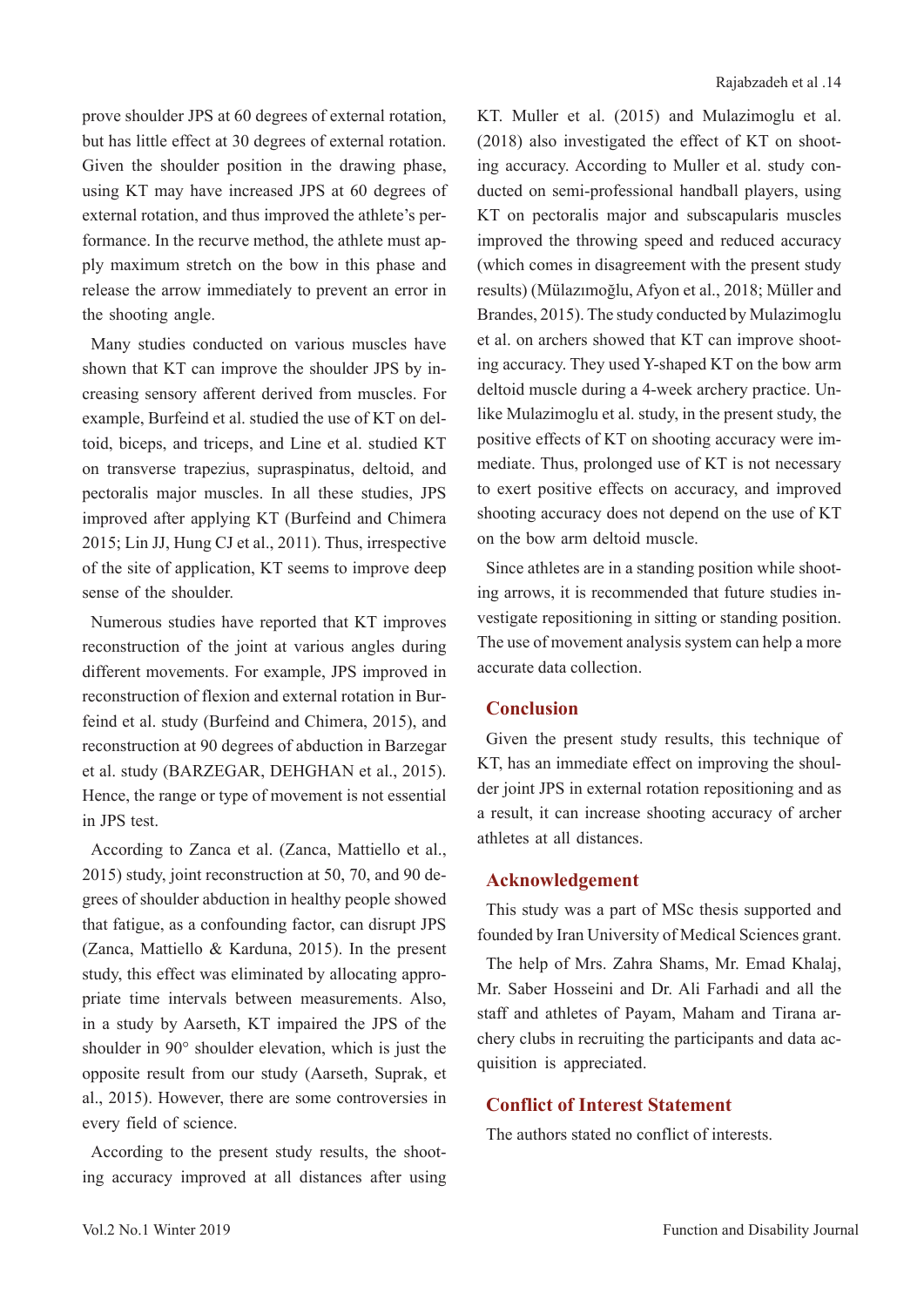#### 15. Shoulder Kinesio Taping and Accuracy in Archery Athletes

#### **References**

Aarseth, L. M., Suprak, D. N., Chalmers, G. R., Lyon, L., & Dahlquist, D. T. (2015). Kinesio tape and shoulderjoint position sense. Journal of Athletic Training, 50(8), 785-791.

Barzegar, G. Z., M. F. Dehghan, K. K. Khademi, M. Ghasemi and S. M. Tabatabaee (2015). "The immediate effect of kinesio tape on the variation of shoulder position sense at different angles in patients with impingement syndrome." Scientific journal of rehabilitation medicine ,4(2), 37-45.

Burfeind, S. M., & Chimera, N. (2015). Randomized control trial investigating the effects of kinesiology tape on shoulder proprioception. Journal of sport rehabilitation, 24(4), 405-412.

Drouin, J. L., C. T. McAlpine, K. A. Primak and J. Kissel (2013). The effects of kinesiotape on athletic-based performance outcomes in healthy, active individuals: a literature synthesis. The Journal of the Canadian Chiropractic Association, 57(4), 356.

Ertan, H., Kentel, B., Tümer, S. T., & Korkusuz, F. (2003). Activation patterns in forearm muscles during archery shooting. Human Movement Science, 22(1), 37-45.

Kase, K. (2003). Clinical therapeutic applications of the Kinesio (! R) taping method. Albuquerque.

Kase, K., J. Wallis, and T. Kase.(2013). Clinical Therapeutic Applications of the Kinesio Taping Method. 3 ed. Kibler, W. B. (1991). Role of the scapula in the overhead throwing motion. Contemp Orthop, 22, 525-532.

Lephart, S. M., & Jari, R. (2002). The role of proprioception inshoulder instability. Operative techniques in sports medicine, 10(1), 2-4.

Lin, J. J., Hung, C. J., & Yang, P. L. (2011). The effects of scapular taping on electromyographic muscle activity and proprioception feedback in healthy shoulders. Journal of Orthopaedic Research, 29(1), 53-57.

Morris, D., Jones, D., Ryan, H., & Ryan, C. G. (2013). The clinical effects of Kinesio® Tex taping: A systematic review. Physiotherapy theory and practice, 29(4), 259- 270.

Mülazımoğlu, O., Afyon, Y. A., Sayılır, S., & Salgın, A. The Effect of 4-Week Training with Shoulder KinesioTaping on Shooting Accuracy of Young Archers.

Müller, C., & Brandes, M. (2015). Effect of kinesiotape applications on ball velocity and accuracy in amateur soccer and handball. Journal of human kinetics, 49(1), 119- 129.

Neumann, D. A. (2013). Kinesiology of the musculoskeletal system-e-book: foundations for rehabilitation. Elsevier Health Sciences.

Słupik, A., Dwornik, M., Białoszewski, D., & Zych, E. (2007). Effect of Kinesio Taping on bioelectrical activity of vastus medialis muscle. Preliminary report. Ortopedia, traumatologia, rehabilitacja, 9(6), 644-651.

Tudor, M. (1981). Child development. New York: Mc-Graw-Hill.

Vithoulka, I., Beneka, A., Malliou, P., Aggelousis, N., Karatsolis, K., & Diamantopoulos, K. (2010). The effects of Kinesio-Taping® on quadriceps strength during isokinetic exercise in healthy non athlete women. Isokinetics and Exercise Science, 18(1), 1-6.

Williams, S., Whatman, C., Hume, P. A., & Sheerin, K. (2012). Kinesio taping in treatment and prevention of sports injuries. Sports medicine, 42(2), 153-164.

Wohltman, H. (2015). The Effects of Kinesio Tape on Sports Performance: Vertical Jump and Shuttle Run Performance in Women's College Basketball Players.

Zanca, G. G., Mattiello, S. M., & Karduna, A. R. (2015). Kinesio taping of the deltoid does not reduce fatigue induced deficits in shoulder joint position sense. Clinical Biomechanics, 30(9), 903-907.